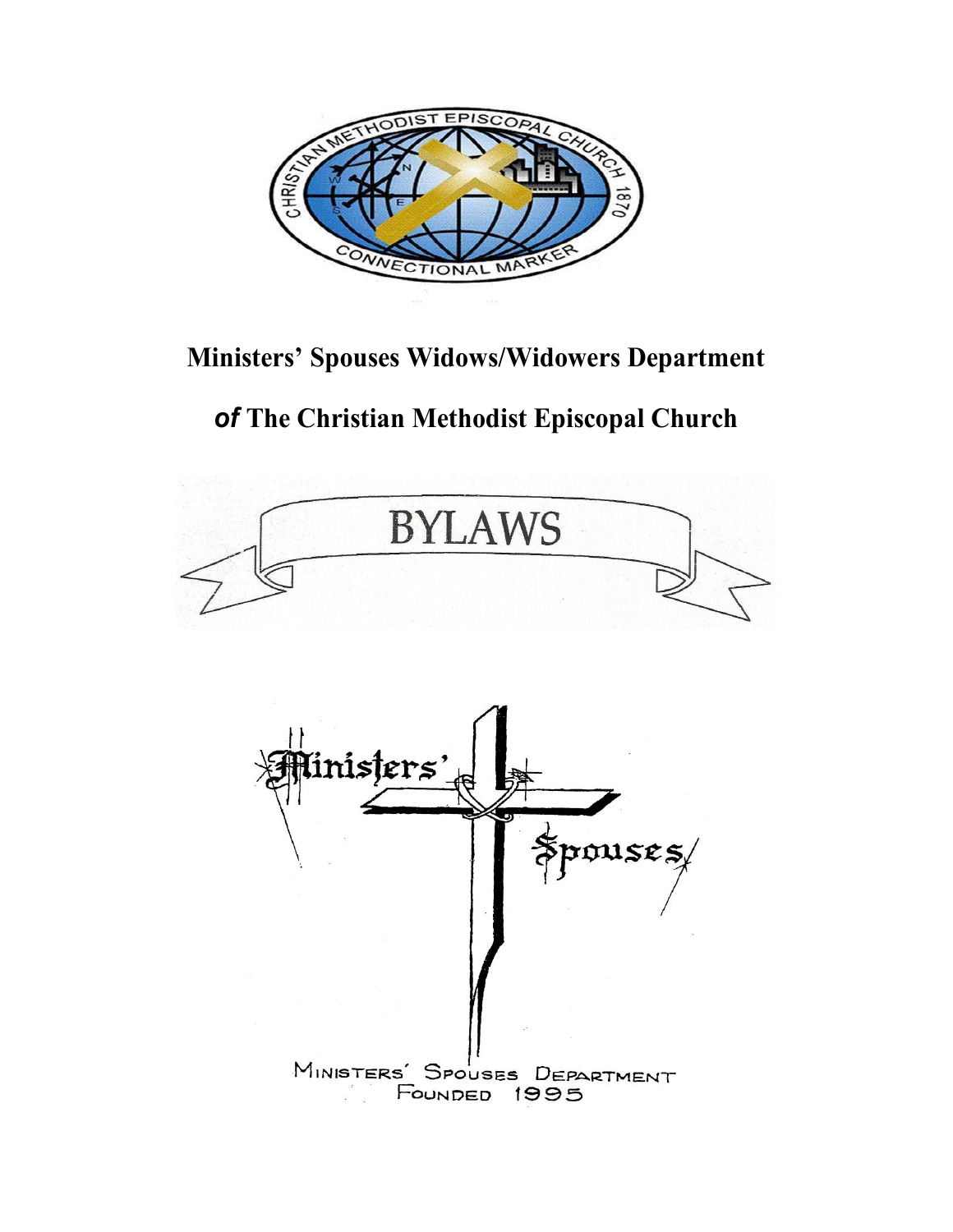## THE DEPARTMENT'S CONNECTIONAL COLORS

#### Black with Gold Accessories

## THE DEPARTMENT'S FIRST CONNECTIONAL OFFICERS, ELECTED 1995

President Vice President 1st Vice President 2nd Vice President **Treasurer** Recording Secretary Assistant Secretary Corresponding Secretary Financial Secretary Worship Leader Mrs. Patricia Redds Mrs. E. Louise Buckner Mrs. Maggie C. Banks Mrs. Charlotte Yenn-Batah Mrs. C. D. Lynn Jones Mrs. Deborah G. Harris Mrs. Frances Jones Mrs. Cornelio Berliner Mrs. Gladys Cherry-Jones Mrs. Helen Sprewer

## LESGISLATIVE HISTORY

The: Ministers' Spouses Widows/Widowers Department, authorized by the 1994 General Conference, is the Connectional organization for the spouses, widows and widowers of the ministers of the Christian Methodist Episcopal Church (C.M.E.). Its purpose is to provide at the Connectional level of the church a means by which ministers' spouses may share mutual concerns, support, communication and fellowship. The Department is organized at the Connectional, Region and District level and is supported by membership dues and affiliation fees. Its major program is the Widow's Mite and the Barbara H. Hoye Scholarship Fund for children of C.M.E. ministers. It meets annually at the C.M.E. Unity Summit.

## STRUCTURE STATEMENT

The Ministers' Spouses Widows/Widowers Department is designed so that each Episcopal District has representation, and that each officer represents his/her Episcopal District by holding anoffice on the Executive Committee. The intent is to ensure that information flows horizontally arid vertically throughout the connection.

*An Official Emblem was adopted at the 11th Annual C.M.E. Convocation held September* 30 *through October 3, 1997 in Cincinnati, Ohio. Each Episcopal District was asked to design and/or propose* a *logo.*

## MEMBERSHIP AND GOOD STANDING

Membership is an honor and privilege. It is always the intent to include members and provide a welcoming and nurturing environment. Special attention is given to widows and affiliate members. Our widows and widowers are our charge to assist and treasure. We welcome and need their participation to keep us relevant and able to minister our families and the church in general. They are encouraged to participate in all levels and activities, but it is not mandatory. Connectional dues must be paid annually, and Regional departments are urged to pay these dues on the widows/widower's behalf.

Affiliate members are welcomed to our fellowship. However, since they are not members of the C.M.E. Church, their privileges are restricted. See Article IV. Section 3.

Each Region is required to pay \$200.00 annually for their Region to be considered in good standing.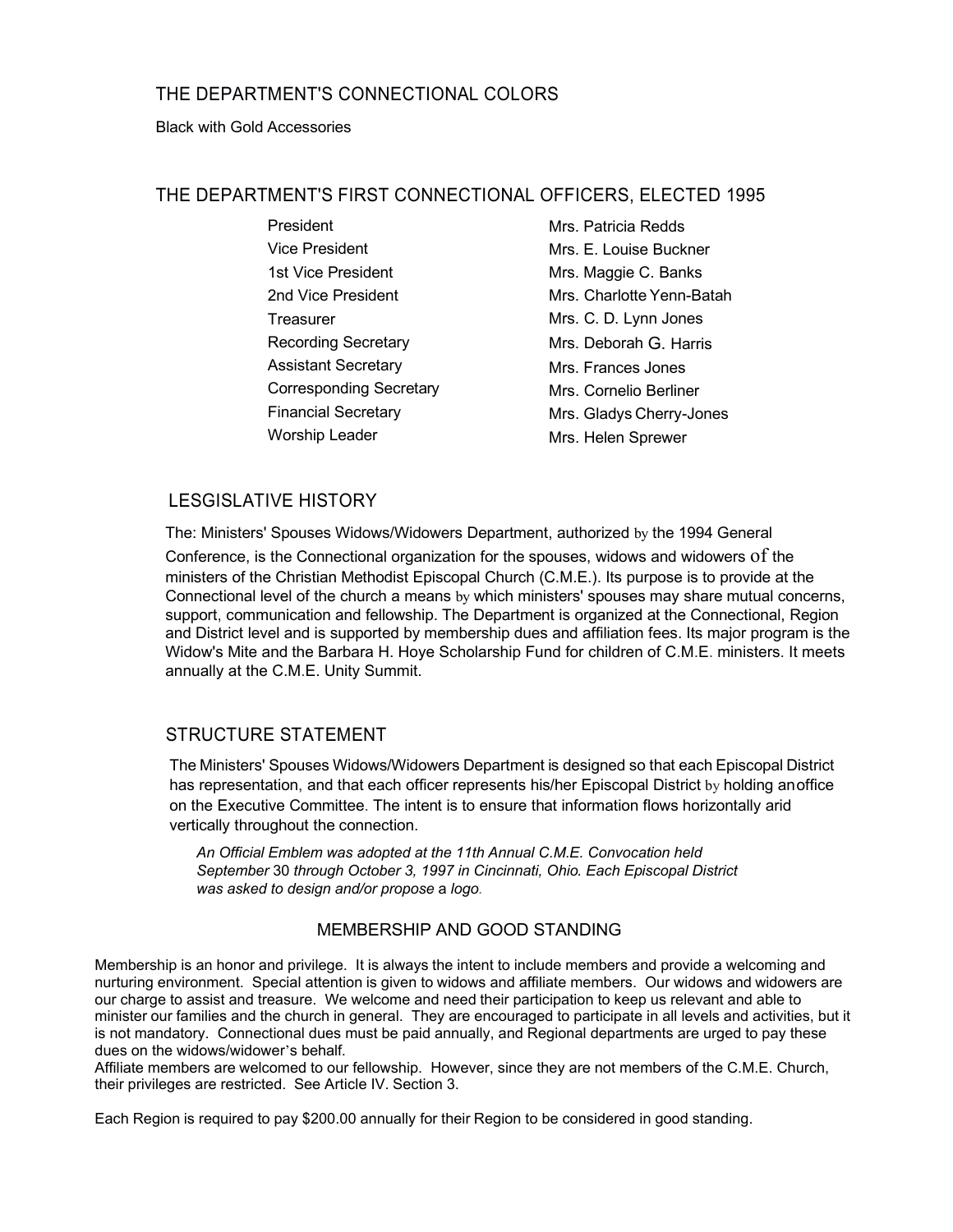#### BYLAWS

#### *REVISED AUGUST,*

*2019*

## ARTICLE I - NAME

The name of this department will be The Ministers' Spouses Widows/Widowers Department of the Christian Methodist Episcopal Church.

#### ARTICLE II - OBJECTIVE

The objective of The Ministers' Spouses Widows/Widowers Department is to provide a Support system for spouses and members of their families; to provide for the total development of the individual through its programs and ministries; to study and help alleviate problems concerning the family; and to be of service to the Church.

### ARTICLE III - MEMBERS

| <b>SECTION 1:</b> | Any C.M.E. member, married to a C.M.E. minister, shall be eligible for membership<br>in The Ministers' Spouses Department of the Christian Methodist Episcopal Church.                                                                                                                                                                                                                                                                                                                                                                                  |
|-------------------|---------------------------------------------------------------------------------------------------------------------------------------------------------------------------------------------------------------------------------------------------------------------------------------------------------------------------------------------------------------------------------------------------------------------------------------------------------------------------------------------------------------------------------------------------------|
| <b>SECTION 2:</b> | Widows and Widowers in good standing with their Region of the C.M.E.<br>Church are eligible for membership.<br>A. In good standing is defined as Ministers' Spouses who meet the<br>following criteria:<br>Currently married to a C.M.E. minister;<br>a.<br>Involved both financially and actively in the church at the District<br>b.<br>and Region $level(s)$ ;<br>A widow/widower who remains unmarried after the passing of the<br>$c_{\cdot}$<br>spouse;<br>A widow/widower of a C.M.E. minister at the time of his/her<br>$d_{\cdot}$<br>passing. |
| <b>SECTION 3:</b> | Those spouses who are <i>non-members</i> of the C.M.E. Church shall be<br>called Affiliate members without voting privileges.                                                                                                                                                                                                                                                                                                                                                                                                                           |

SECTION 4: Each Region's asking shall be \$200.00 annually payable at the close of each conference.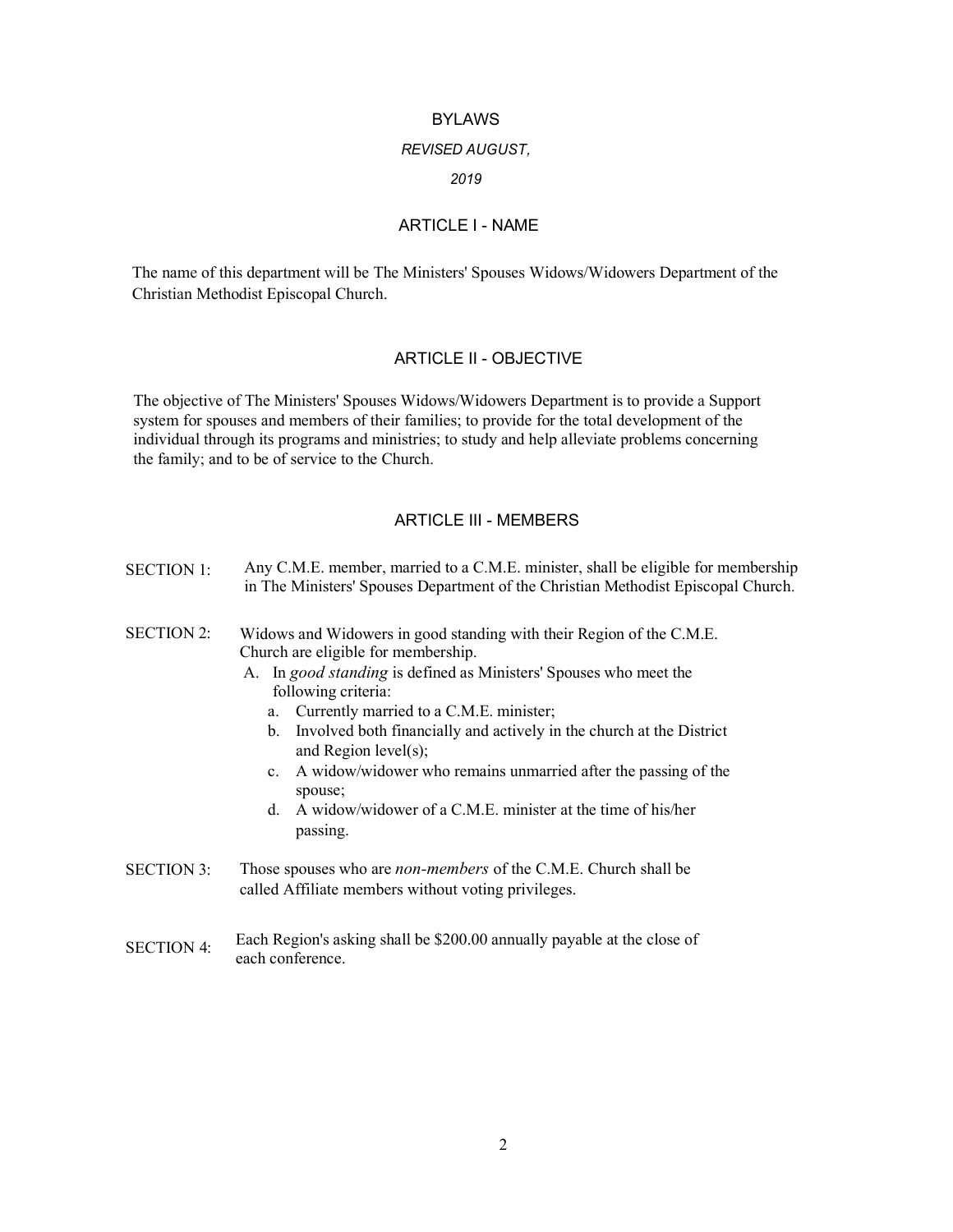## ARTICLE IV - OFFICERS

SECTION 1: SECTION 2: SECTION 3: The elected officers of The Ministers' Spouses Widows/Widowers Department shall be a *President,* a *Vice President,* a *First Vice President,* a *2 nd Vice President from Africa,* a *Secretary,* an *Assistant Secretary,* a *Corresponding Secretary,* a *Treasurer,* a *Financial Secretary,* a *Worship Leader,* and a *Parliamentarian* appointed by the President. The Department's Region and District Conference Officers (when possible): President, Vice President, 1<sup>st</sup> Vice President, 2<sup>nd</sup> Vice President, Treasurer, Recording Secretary, Assistant Secretary, Corresponding Secretary, Financial Secretary, Worship Leader Beginning 2001, all officers shall be elected by ballot during The Ministers' Spouses Widows/Widowers Department Meeting held at the C.M.E. Unity Summit. An officer is to serve a term of two years and may succeed herself/himself for one term only and shall not exceed four consecutive years. The term of office shall begin upon adjournment of the annual meeting. To hold an office at the connectional level in the Minister's Spouses Widows/ Widowers Department the spouse (including widows/widowers) must be: (a) The spouse, widow, or widower of an ordained C.M.E. minister; (b) A member of the C.M.E. Church; (c) A financial member in good standing at every level with the Ministers' Spouses Department; (d) An affiliate member can only hold the offices of Assistant Secretary or Corresponding Secretary in the Ministers Spouses Widows/Widowers Department of the C.M.E. Church on the Region and District levels; still without voting privileges. (e) Affiliate members shall not hold an office in The Ministers' Spouses Widows/Widowers Department of the C.M.E. Church at connectional level but only on the Region, and District levels. (f) No person shall hold more than one office at a time at the connectional or regional levels. SECTION 4: SECTION 5: The Department of Treasurer and Financial Secretary shall be legally bonded. Any vacancy on the Executive Committee shall be filled by the Episcopal Bishop of the vacated office. The Bishop shall consult with the Region Presidents and the President of the Department. The Bishop shall announce the appointment to the vacancy by the next annual meeting. Any vacancy in a Region shall be filled under the direction- of the Bishop by holding an election or left vacant until the next scheduled election.

> Any vacancy at the District level shall be filled under the direction of the Presiding Elder by holding an election or left vacant until the next scheduled election.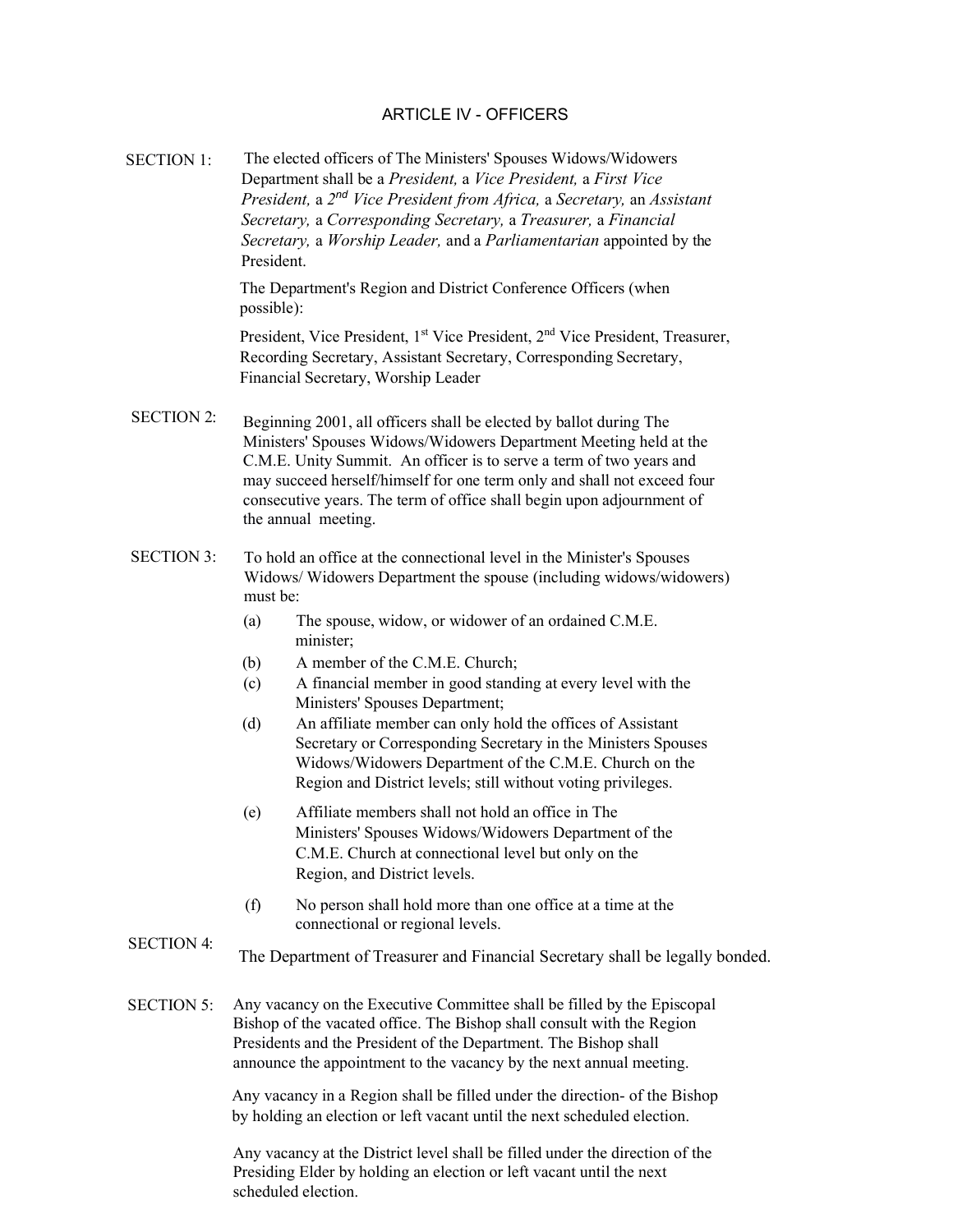## ARTICLE V - DUTIES OF OFFICERS

- A. PRESIDENT It shall be the duty of the President to:
	- Administer the programs of the Department
	- Preside at all meetings of the Department and Executive Committee
	- Articulate the guidelines of the programs throughout the Episcopal Districts
	- Enforce the Bylaws of the Department
	- Call Executive Committee meetings at official C.M.E. meetings
	- Appoint chairpersons of all committees'
	- Serve as ex-officio member of all committee except the nominating committee
	- Represent the Department, when appropriate
	- Sign bank card and be one of the three signatories for check writing
	- Appoint the office of parliamentarian (per Roberts Rules of Order)
- B. VICE PRESIDENT It shall be the duty of the Vice President to:
	- Preside during the absence of the President
	- Serve as chairperson of the program committee
	- Serve as chairperson of the handbook committee
	- Compile a report of the programs submitted by the Vice Presidents of the Regions
	- Promote the Marion Scipio Vesper as a Widow's Mite Fund Raiser
	- Promote the 4th Sunday in April as the C.M.E. Ministers' Spouses Annual Day
- C. FIRST VICE PRESIDENT It shall be the duty of the First Vice President to:
	- Serve as chairperson of the resolution committee
	- Assist the appointed chairperson of the Widow's Mite program
- D. SECOND VICE PRESIDENT FROM AFRICA It shall be the duty of the Second Vice President to:
	- Inform the Department of the well-being of the African spouses and their concerns
- E. SECRETARY It shall be the duty of the Secretary to:
	- Preside during the absence of the President and Vice President
	- Keep a record of the proceedings of the meetings
	- Provide each member a copy of the minutes of the Executive Committee meeting in a timely manner
	- Assist the President in preparing the meeting agenda
	- Complete application and/or necessary forms to secure legal bonding for the Treasurer and Financial Secretary
	- Sign the bank card and be one of the three signatories for check writing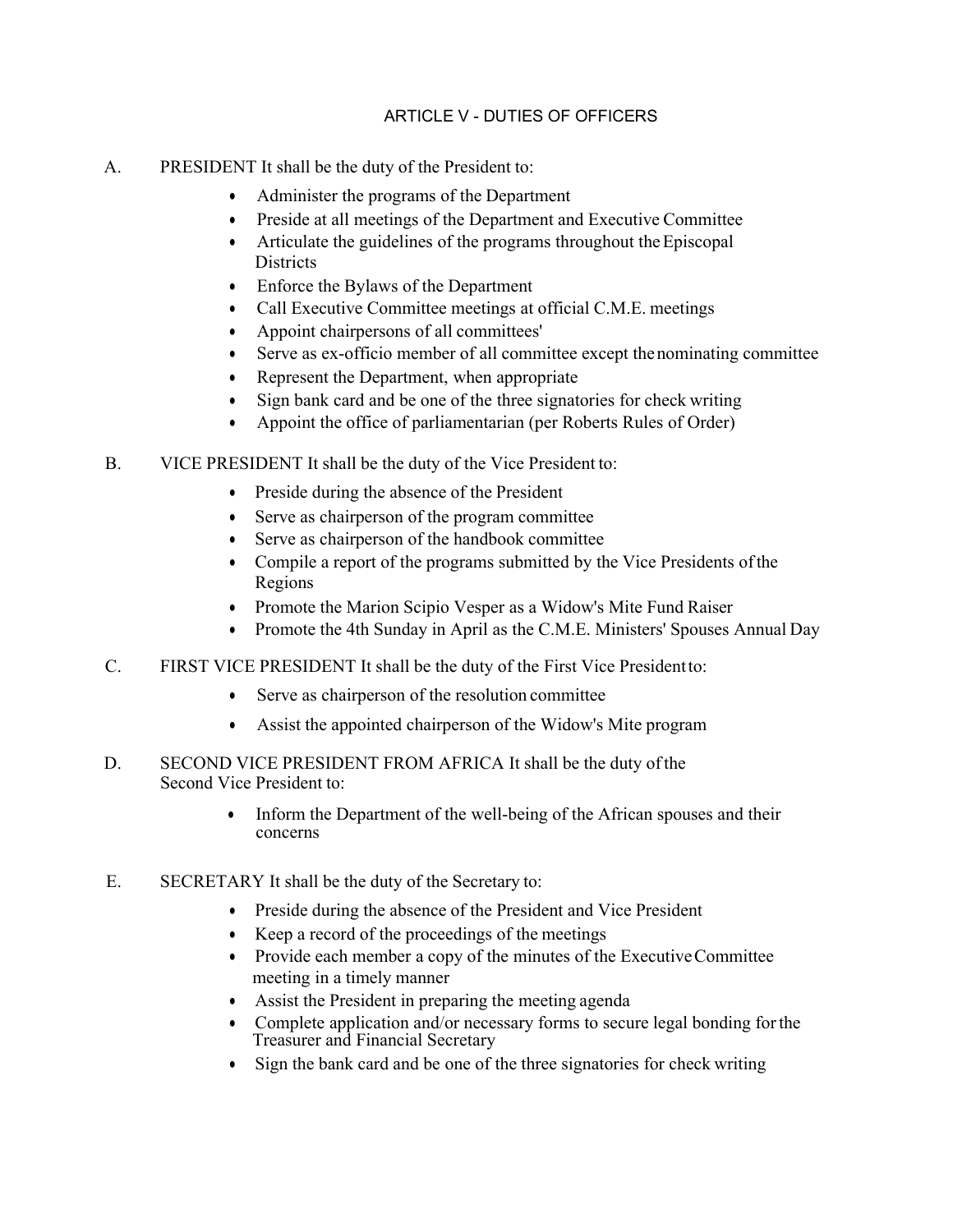## ARTICLE V - DUTIES OF OFFICERS

- F. ASSISTANT SECRETARY It shall be the duty of the Assistant Secretary to:
	- Keep a record of the proceedings of the meeting in the absence of the Secretary
	- Establish an attendance roster at each meeting to include name, address and telephone number of each attendee
	- Provide copies of attendance roster to each Executive Committee member in a timely manner
	- Serve as written and pictorial historian of the Department
- G. CORRESPONDING SECRETARY It shall be the duty of the Corresponding Secretary to:
	- Issue notices of The Ministers' Spouses Department meetings
	- Read correspondence at The Ministers' Spouses Department meetings
	- Chair the courtesy committee
	- Work closely with the corresponding secretaries at the Region and District Conference levels in securing information for The Ministers' Spouses Department to respond to Episcopal courtesies
	- Show the appropriate courtesies for The Ministers' Spouses Department
- H. TREASURER It shall be the duty of the Treasurer to:
	- Serve as chairperson of the budget committee and present budget for adoption at the annual meeting'
	- Open a bank account in the area where she/he resides following bank protocol
	- Obtain signature cards for the President, Secretary and Treasurer to sign
	- Sign the bank card and be one of the three signatories for check writing
	- Issue and sign checks upon receipt of vouchers bearing the signature of the President
	- Become legally bonded per application process
	- Make an annual report of all department financial transactions for the annual meeting
	- Have an annual financial audit
- I. FINANCIAL SECRETARY It shall be the duty of the Financial Secretary to:
	- Receive all The Ministers' Spouses Department monies: membership, Widow/Widowers Mite, scholarship, region asking
	- Prepare money for deposit
	- Report all income to the Treasurer and President of The Ministers' Spouses Department
	- Obtain the names of widows and widowers
	- Provide a copy of the list of widows and widowers to the membership chairperson and the President
	- Become legally bonded per application process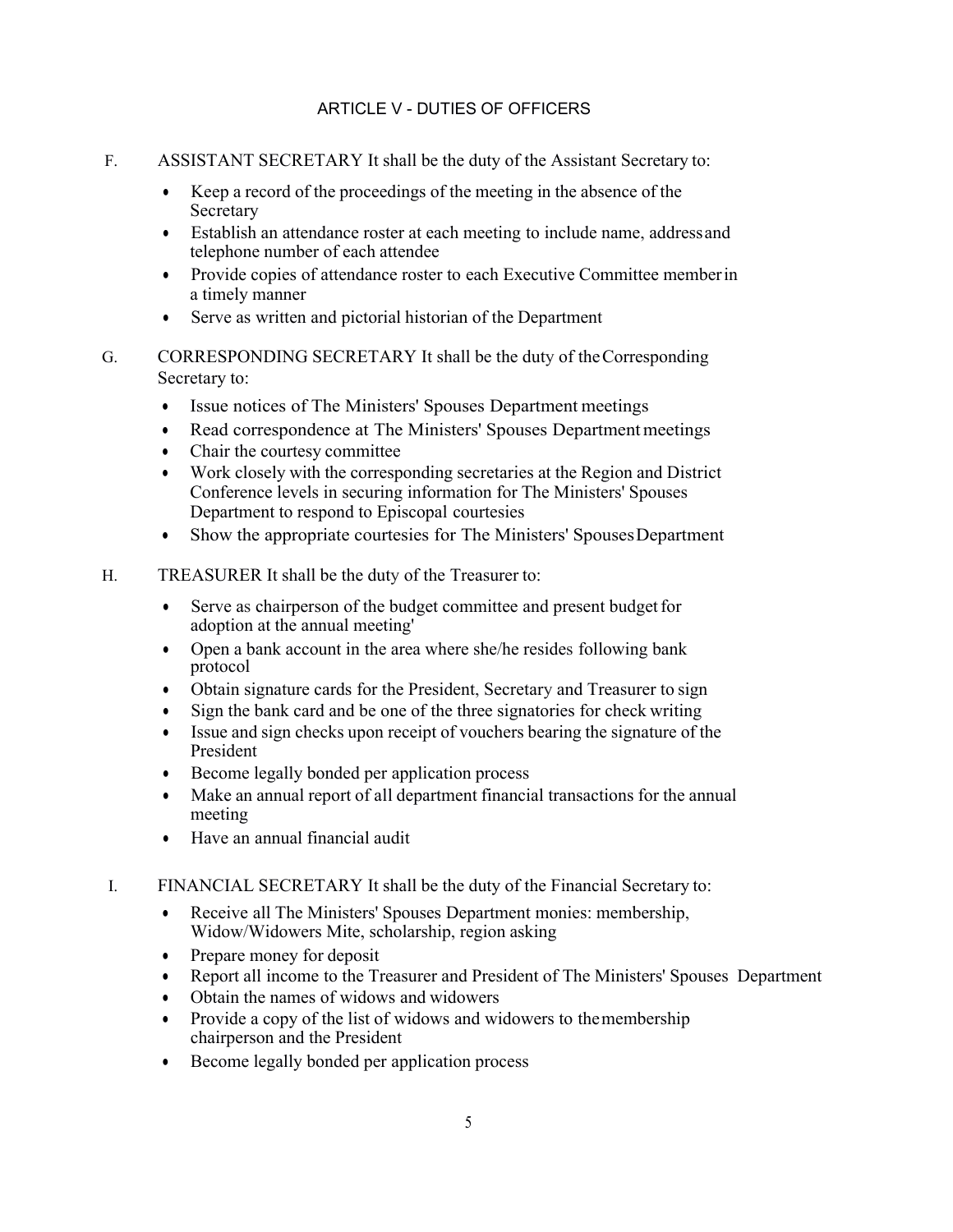## ARTICLE V - DUTIES OF OFFICERS

- J. WORSHIP LEADER It shall be the duty of the Worship Leader to:
	- Serve as chairperson of the worship committee
	- Prepare and conduct a meditation for all meetings
	- Conduct a memorial service for deceased spouses at the annual meeting
	- Encourage the use of prayer partners throughout the C.M.E. Connection
- K. PARLIAMENTARIAN It shall be the duty of the Parliamentarian to:
	- Assist the presiding officer in the interpretation of the Bylaws as needed
	- Attend all meetings of The Ministers' Spouses Department
	- Serve as chairman of the Bylaws committee

## L. EPISCOPAL DISTRICT ADVISORS

The Bishop's Spouses shall lend their leadership at the Episcopal level by working closely with the Episcopal Representative of their said Episcopal District and Region Presidents by planning and implementing programs for study, service and retreats for the spouses in his/her Episcopal District. If the Bishop or Presiding Elder is not married, it is not necessary to appoint an advisor.

- M. It shall be the duty of each officer to:
	- Deliver to his/her successor all files, supplies and other materials in his/her possession within thirty (30) days after the installation of officers
	- Report in writing an account of her/his activities and expenses at the **Convocation**
	- Submit a copy of the report for Department files

## ARTICLE VI - MEETINGS

| <b>SECTION 1:</b> | A regular meeting of The Ministers' Spouses Widows/Widowers<br>Department shall be held on the designated day at the Annual<br>C.M.E. Unity Summit each year.                                     |
|-------------------|---------------------------------------------------------------------------------------------------------------------------------------------------------------------------------------------------|
| SECTION2:         | The President shall have the authority to call special meetings of the<br>executive committee where Connectional C.M.E. meetings are being held<br>to conduct special business of the Department. |
| SECTION3:         | No notice shall be required for the regular meeting of The Ministers'<br>Spouses Department held at the C.M.E. Unity Summit.                                                                      |
| SECTION4:         | The announcement of the meeting shall appear in the Christian Index.                                                                                                                              |
| SECTION 5:        | Any six of the elected officers and the spouses present shall constitute a<br>quorum at any of The Ministers' Spouses Department meetings.                                                        |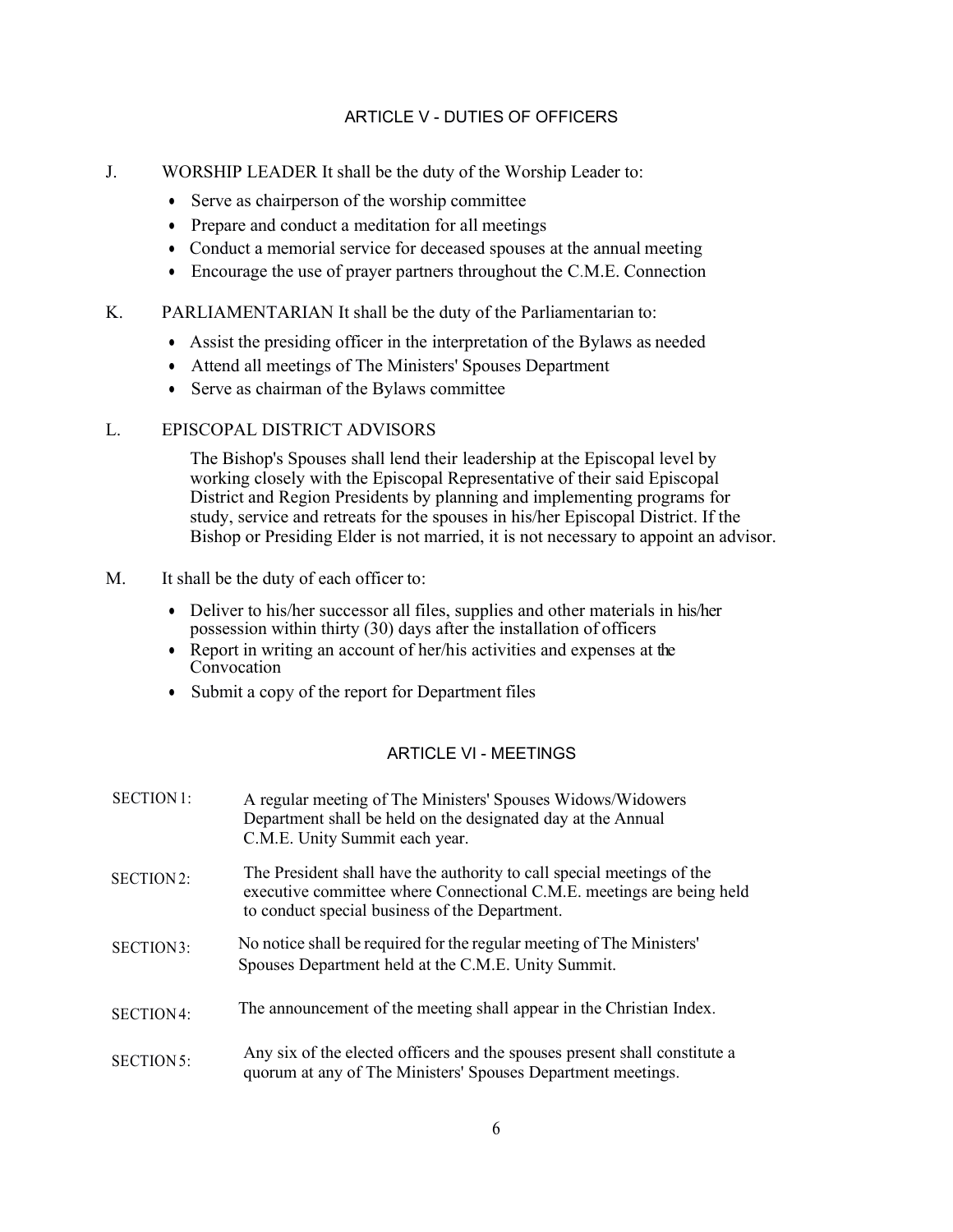## ARTICLE VII - ORGANIZATIONAL STRUCTURE

- SECTION 1: The Ministers' Spouses Widows/Widowers Departments shall be organized at the District and Region levels of the C.M.E Church and shall be governed by these Bylaws.
- SECTION 2: Region Presidents shall be responsible for sending all monies collected from their region, to the Connectional Financial Secretary. (membership dues. Widows/Widowers Mite, scholarship, social concerns, and region asking).

## ARTICLE VIII - PATRON BISHOP

The College of Bishops shall appoint a Bishop to serve as the Patron Bishop to The Ministers' Spouses Department.

## ARTICLE IX - PARLIAMENTARY AUTHORITY

In all matters not provided for in the Bylaws, The Ministers' Spouses Widowers/ Widowers Department shall be governed by Robert's Rules of Order, Newly Revised, current edition.

## ARTICLE X - AMENDMENT OF Bylaws

- SECTION 1: Recommendations for Bylaws changes must be sent to the Bylaws chairperson one month prior to the convening of The Ministers' Spouses Widows/Widowers Department meeting at which the voting is to be taken.
- SECTION 2: These Bylaws may be amended at any regular meeting of The Ministers' Spouses Department by a two-thirds vote of those present.

## ARTICLE XI - COMMITTEES

#### SECTION 1: EXECUTIVE COMMITTEE It shall be the duty of the Executive Committee to:

- Meet prior to the regularly scheduled Departmental Meeting
- Have the authority to act as agents for the Department
- Hear the reports of the Officers and Committee Chairpersons
- Review the Bylaws and hear recommendations and resolutions for changes
- Serve as the Bylaws Committee